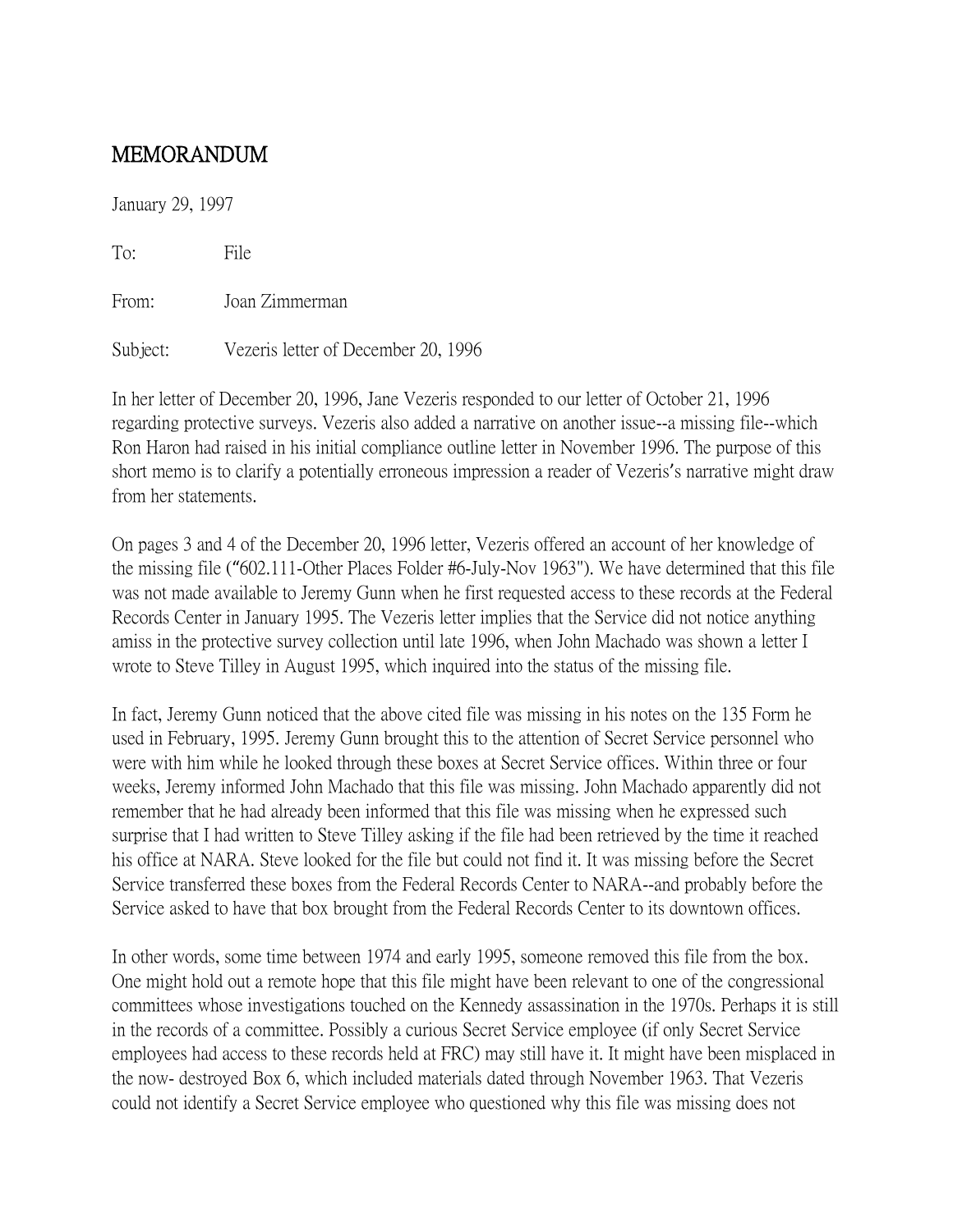exclude the likelihood that the file "disappeared" while these records were in the custody of the Secret Service and held at the Federal Records Center.